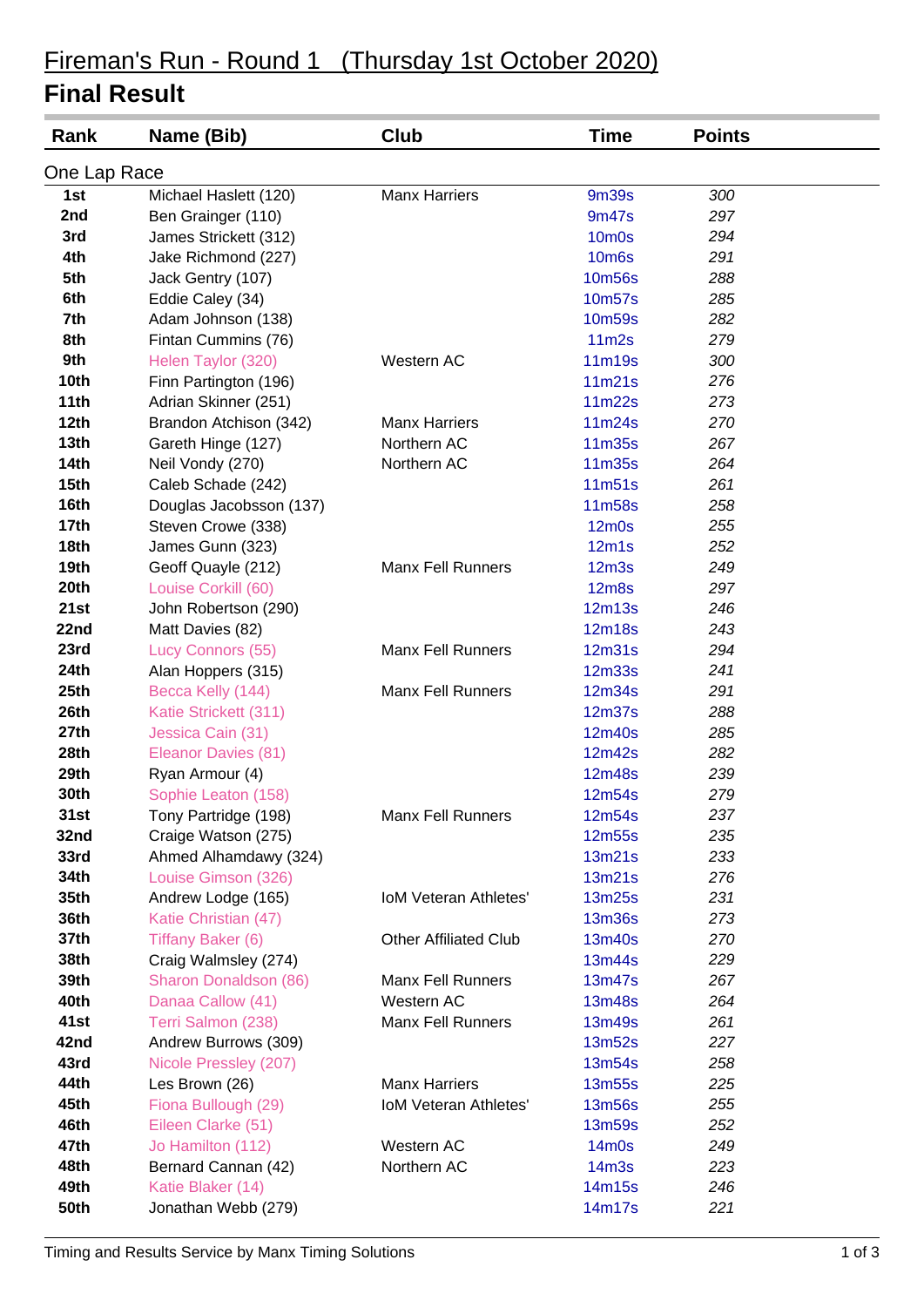# Fireman's Run - Round 1 (Thursday 1st October 2020)

### **Final Result**

| Rank         | Name (Bib)                 | Club                         | <b>Time</b>       | <b>Points</b> |
|--------------|----------------------------|------------------------------|-------------------|---------------|
| <b>51st</b>  | Julie Stanfield (258)      |                              | 14m19s            | 243           |
| 52nd         | Hannah Moore (178)         |                              | 14m19s            | 241           |
| 53rd         | Meghan Kennish (305)       |                              | 14m21s            | 239           |
| <b>54th</b>  | Lynda Quayle (213)         | <b>Manx Fell Runners</b>     | 14m23s            | 237           |
| 55th         | Kate Watterson (278)       |                              | 14m24s            | 235           |
| <b>56th</b>  | Bethan Walmsley (273)      |                              | 14m24s            | 233           |
| <b>57th</b>  | Diane Pope (205)           | Western AC                   | 14m26s            | 231           |
| 58th         | Simon Holtham (350)        |                              | 14m34s            | 219           |
| 59th         | Lucy Ricciardi (301)       |                              | 14m35s            | 229           |
| 60th         | Olivia Newstead (339)      |                              | 14m35s            | 227           |
| 61st         | Alan Teare (260)           |                              | 14m41s            | 217           |
| 62nd         | Victoria Garner (103)      |                              | 14m58s            | 225           |
| 63rd         | Peter Young (318)          |                              | <b>15m0s</b>      | 215           |
| 64th         | Lydia Gray (111)           |                              | 15m1s             | 223           |
| 65th         | Lisa Collister (54)        |                              | 15m2s             | 221           |
| 66th         | Sharon Hyatt (134)         | Northern AC                  | 15 <sub>m3s</sub> | 219           |
| 67th         | Jan Lewis (161)            | Northern AC                  | <b>15m4s</b>      | 217           |
| 68th         | Sarah Allen (2)            |                              | <b>15m9s</b>      | 215           |
| 69th         | Sally Rothwell Caley (234) | Western AC                   | <b>15m10s</b>     | 213           |
| 70th         | Michelle Sherry (247)      | Northern AC                  | <b>15m11s</b>     | 211           |
| 71st         | Jim Caley (35)             |                              | <b>15m18s</b>     | 213           |
| 72nd         | Tony Couperwoods (68)      |                              | 15m20s            | 211           |
| 73rd         | Steph Brew (23)            |                              | 15m23s            | 209           |
| 74th         | Sammie Macdonald (170)     |                              | 15m24s            | 207           |
| 75th         | Helen Bedford (8)          |                              | <b>15m26s</b>     | 205           |
| 76th         | Aalish Lings (163)         |                              | 15m26s            | 203           |
| 77th         | Keith Corkill (319)        |                              | 15m29s            | 209           |
| <b>78th</b>  | Jenna Belcher (9)          |                              | 15m29s            | 201           |
| 79th         | Gemma Thompson (265)       |                              | 15m29s            | 199           |
| 80th         | James Hyatt (294)          |                              | 15m31s            | 207           |
| 81st         | Michael McKiernan (353)    |                              | 15m37s            | 205           |
| 82nd         | Mike Davies (348)          |                              | <b>15m44s</b>     | 203           |
| 83rd         | Colin Crooks (295)         |                              | 15m46s            | 201           |
| 84th         | Jamie Humphreys (132)      |                              | 15m48s            | 197           |
| 85th         | Amanda Ansermoz (3)        |                              | <b>16m0s</b>      | 195           |
| 86th         | Chrissy Lewis (160)        | Northern AC                  | <b>16m12s</b>     | 193           |
| 87th         | Gemma Quilliam (310)       |                              | <b>16m12s</b>     | 191           |
| 88th         | Kirstyn Horne (130)        |                              | <b>16m13s</b>     | 189           |
| 89th         | Nicola Gallagher (102)     |                              | <b>16m19s</b>     | 187           |
| <b>90th</b>  | Jean Young (288)           |                              | <b>16m20s</b>     | 185           |
| 91st         | Katharine Keenan (143)     |                              | <b>16m20s</b>     | 183           |
| 92nd         | Declan Lynch (292)         |                              | 16m21s            | 199           |
| 93rd         | Laura Wood (287)           |                              | 16m25s            | 132           |
| 94th         | Alan Pilling (204)         | <b>IoM Veteran Athletes'</b> | 16m26s            | 197           |
| 95th         | Jenny Caldwell (33)        |                              | 16m29s            | 131           |
| 96th         | Jan Radcliffe (219)        |                              | <b>16m30s</b>     | 130           |
| 97th         | Melissa Lines (162)        |                              | <b>16m31s</b>     | 129           |
| 98th         | Anna McCanney (176)        |                              | 16m32s            | 128           |
| 99th         | Catherine Kennedy (149)    |                              | 16m32s            | 127           |
| 100th        | Sue Ackroyd (1)            | <b>IoM Veteran Athletes'</b> | <b>16m35s</b>     | 126           |
| <b>101st</b> | Paula Garland (321)        |                              | <b>16m39s</b>     | 125           |
| <b>102nd</b> | John Philip Smith (254)    |                              | 16m45s            | 195           |